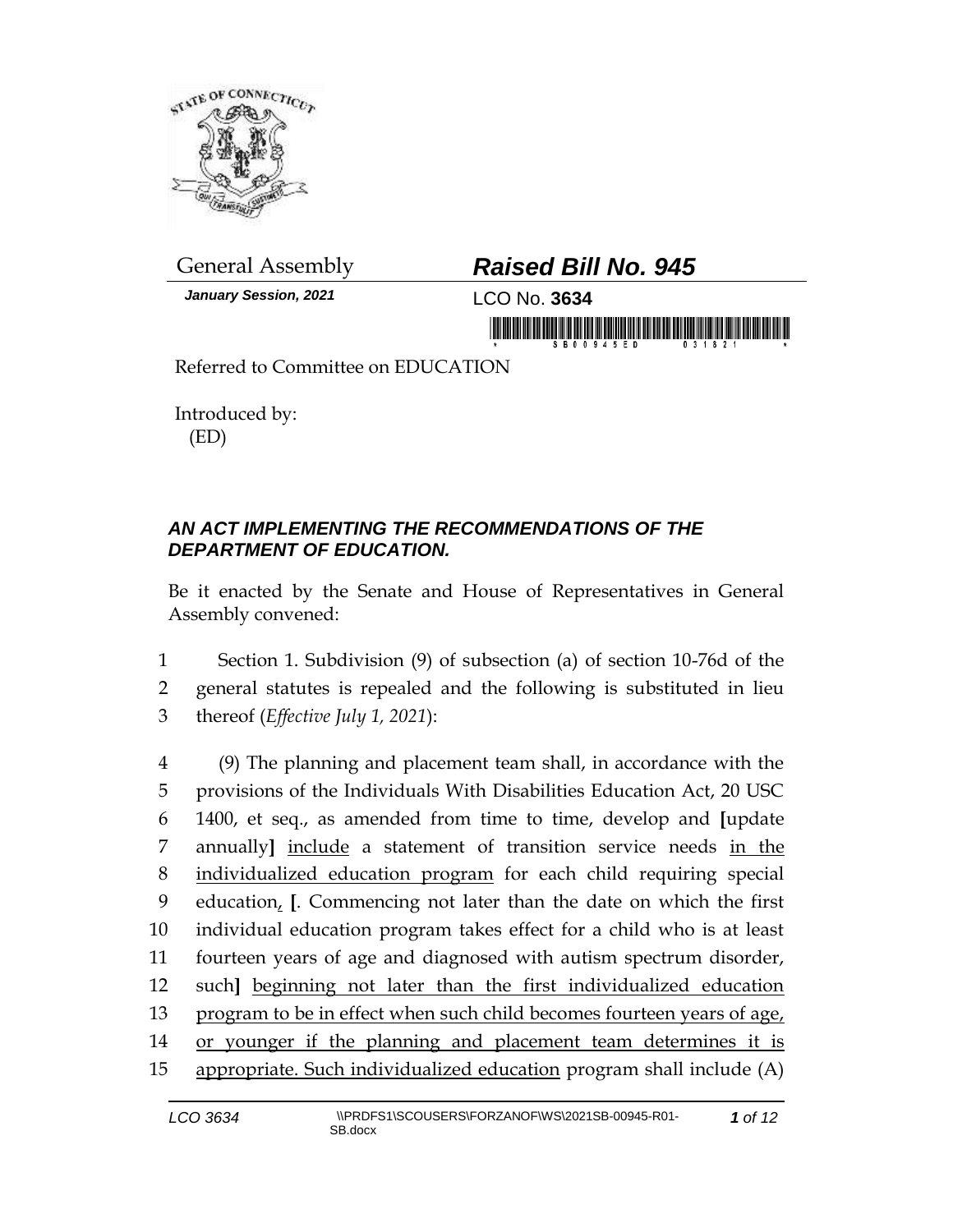appropriate measurable postsecondary goals based upon age- appropriate transition assessments related to training, education, employment and, where appropriate, independent living skills; and (B) the transition services, including courses of study, needed to assist **[**a**]** such child in reaching those goals. **[**The individual**]** Such individualized education program shall be updated annually thereafter in accordance with the provisions of this subdivision. Nothing in this subdivision shall be construed as requiring the Department of **[**Rehabilitation**]** Aging and Disability Services to lower the age of transitional services for a child with disabilities from sixteen to fourteen years of age.

 Sec. 2. Section 10-145h of the general statutes is repealed and the following is substituted in lieu thereof (*Effective July 1, 2021*):

 (a) On and after July 1, **[**2015**]** 2021, the State Board of Education shall require an applicant for certification as a bilingual education teacher to demonstrate written competency in English and written and oral competency in the other language of instruction as a condition of certification **[**.**]** as follows: (1) Written competency in English shall be demonstrated by (A) successful passage of the essential skills test approved by the State Board of Education, **[**. Written**]** or (B) a bachelor's degree, or its equivalent, from a regionally accredited institution of higher education in which the language of instruction is English, and (2) written competency in the other language shall be demonstrated (A) on an examination, if available, of comparable difficulty as specified by the Department of Education, or (B) a bachelor's degree, or its equivalent, 40 from a regionally accredited institution of higher education in which the language of instruction is in the other language. If such an examination is not available, competency shall be demonstrated by an appropriate alternative method as specified by the department. Oral competency in the other language shall be demonstrated by an appropriate method specified by the Department of Education.

 (b) On and after July 1, 2015, the State Board of Education shall require persons seeking to become (1) elementary level bilingual education teachers to meet coursework requirements in elementary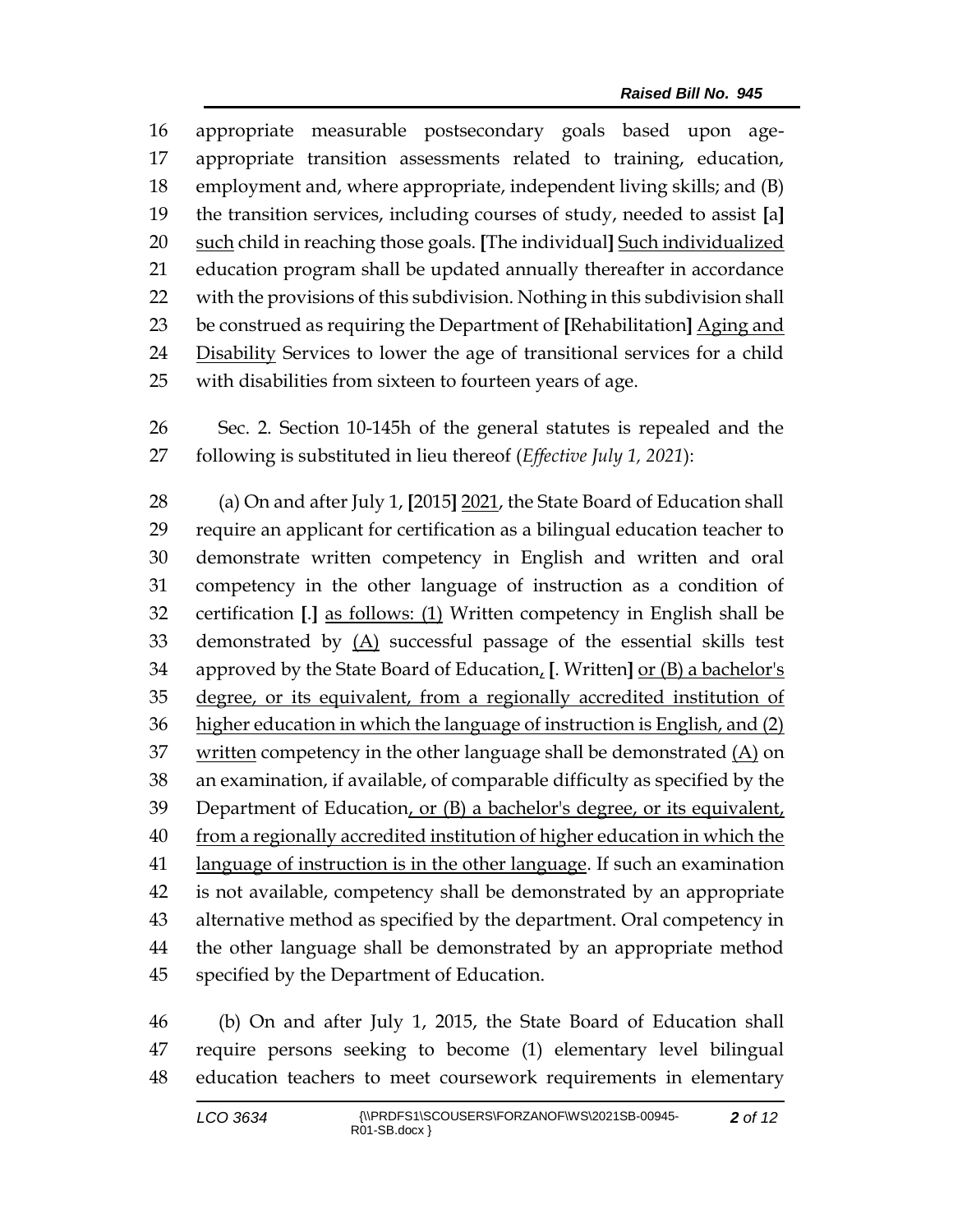education and bilingual education, and (2) secondary level bilingual education teachers to meet coursework requirements in both the subject area they will teach and in bilingual education. The State Board of Education may issue an endorsement in bilingual education to an applicant who has (A) completed coursework requirements in (i) elementary education and bilingual education, or (ii) the subject area they will teach and bilingual education, and (B) successful passage of examination requirements for bilingual education, as approved by the State Board of Education.

 (c) On and after July 1, 2000, the State Board of Education shall require bilingual education teachers holding provisional educator certificates to meet the requirements of this subsection in order to qualify for a professional educator certificate to teach bilingual education. (1) Such bilingual education teachers who teach on the elementary level shall take fifteen credit hours in bilingual education and fifteen credit hours in language arts, reading and mathematics. (2) Such bilingual education teachers who teach on the middle or secondary level shall take fifteen credit hours in bilingual education and fifteen credit hours in the subject matter that they teach. Such professional educator certificate shall be valid for bilingual education and the grade level and content area of preparation.

 (d) On and after July 1, 2021, certification in (1) elementary bilingual education shall be valid for grades kindergarten to nine, inclusive, and (2) middle grades bilingual education shall be valid for grades four to nine, inclusive.

 (e) Not later than January 1, 2022, the Commissioner of Education shall approve guidelines for unique endorsements to authorize the teaching of secondary bilingual humanities and secondary bilingual 77 science, technology, engineering and mathematics courses.

 (f) (1) A certified bilingual education teacher who has completed at least fifteen semester hours of credit in combined content coursework in the humanities shall be eligible to teach secondary humanities courses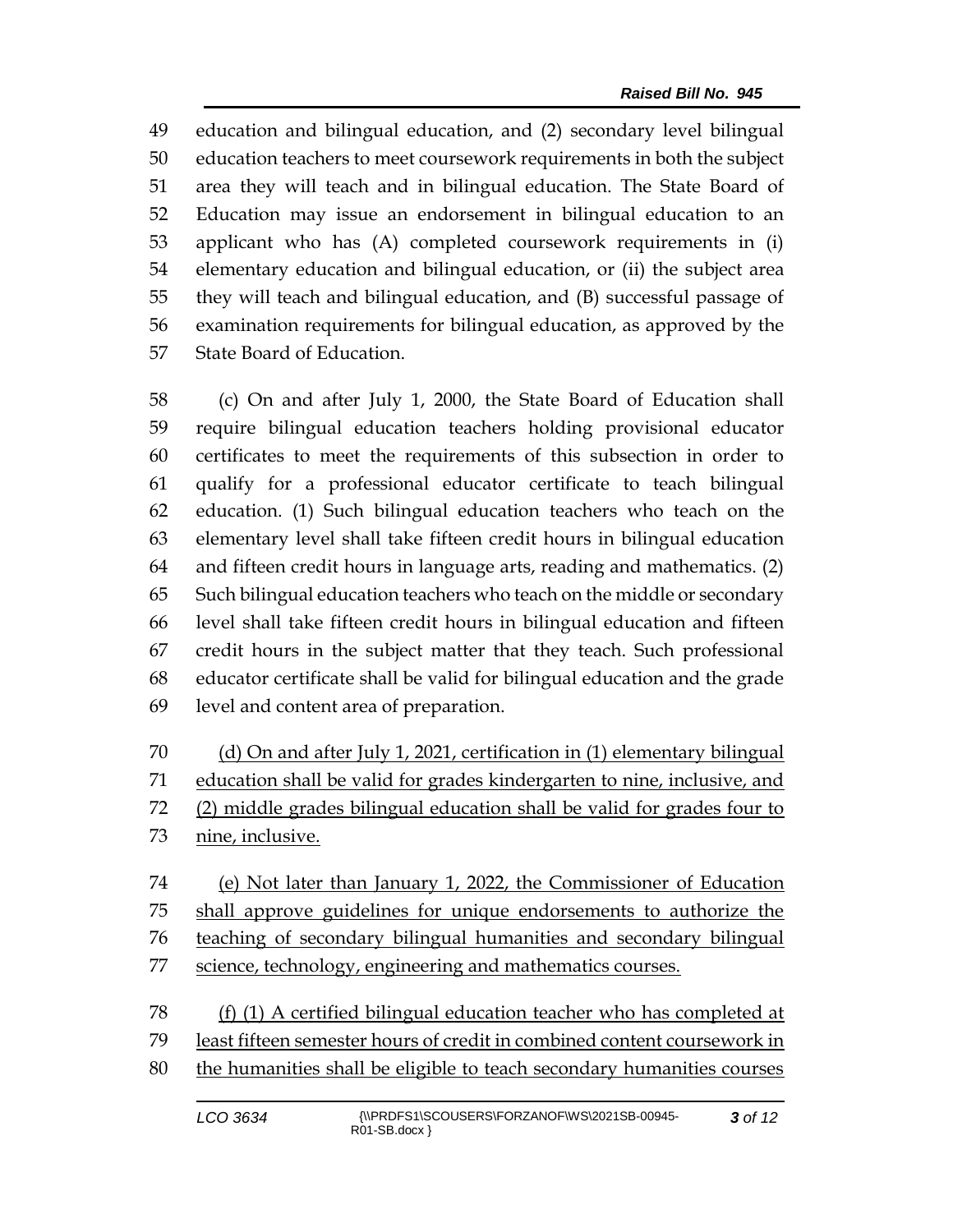in a bilingual education program.

 (2) A certified teacher who does not hold an endorsement in bilingual education shall be eligible to teach secondary humanities courses in a bilingual education program if such teacher completes (A) fifteen semester hours of credit in combined content coursework in the humanities, and (B) the required coursework and testing for a bilingual endorsement under this section.

 (g) (1) A certified bilingual education teacher who has completed at least fifteen semester hours of credit in combined content coursework in the fields of science, technology, engineering or mathematics shall be eligible to teach secondary courses in such fields in a bilingual education program.

 (2) A certified teacher who does not hold an endorsement in bilingual education shall be eligible to teach secondary science, technology, engineering or mathematics courses in a bilingual education program if such teacher completes (A) fifteen semester hours of credit in combined content coursework in the fields of science, technology, engineering or mathematics, and (B) the required coursework and testing for a bilingual endorsement under this section.

 Sec. 3. Section 10-145m of the general statutes is repealed and the following is substituted in lieu thereof (*Effective July 1, 2021*):

 (a) The State Board of Education, upon receipt of a proper application, shall issue a resident teacher certificate to any applicant in the certification endorsement areas of elementary education, middle grades education, secondary academic subjects, special subjects or fields, special education, early childhood education and administration and supervision, who (1) holds a bachelor's degree from an institution of higher education accredited by the Board of Regents for Higher Education or Office of Higher Education or regionally accredited, (2) **[**possesses a minimum undergraduate college cumulative grade point average of 3.00, (3)**]** has completed a major or thirty semester hours of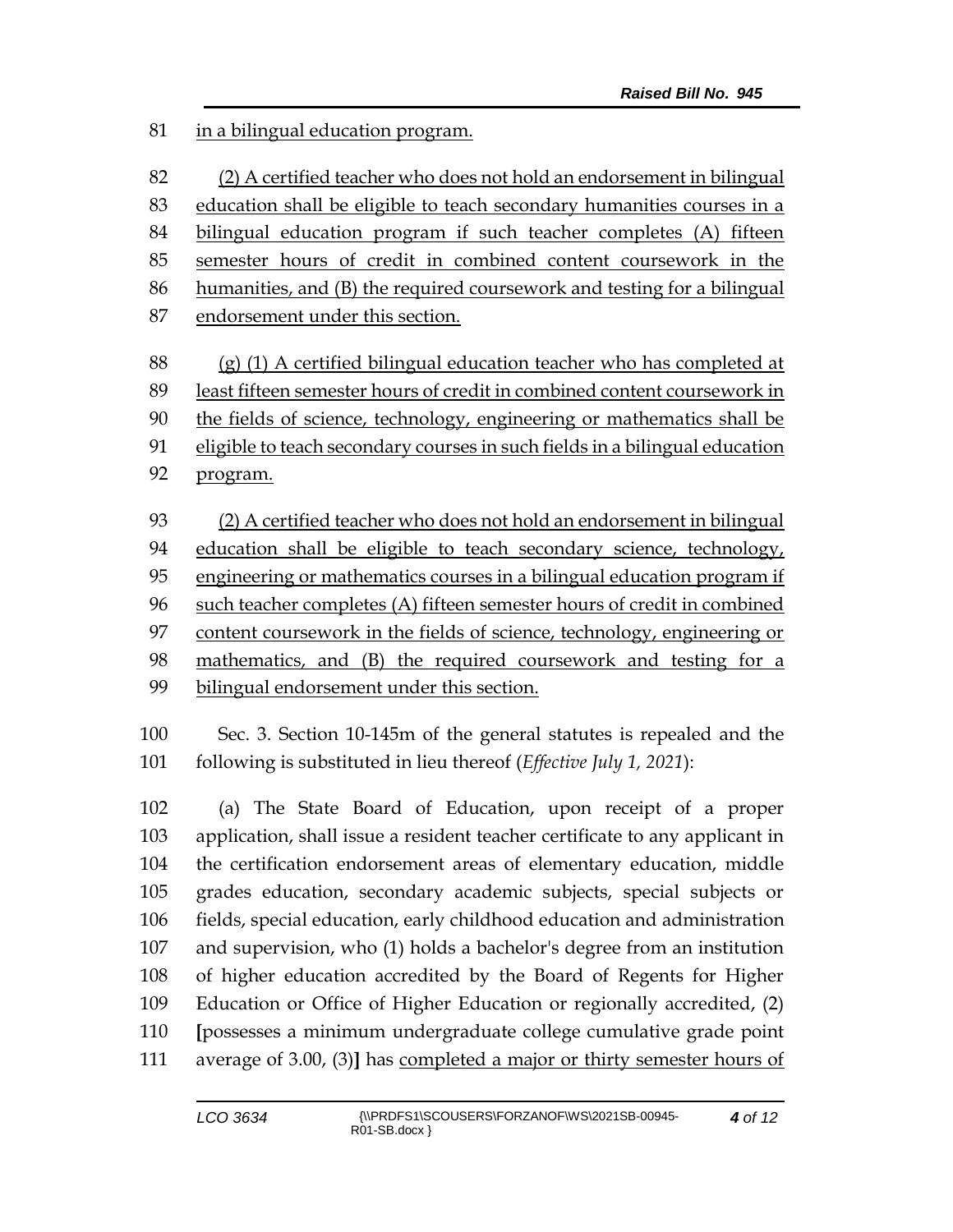content specific credit or achieved a qualifying score, as determined by the State Board of Education, on the appropriate State Board of Education approved subject area assessment, and **[**(4)**]** (3) is enrolled in 115 an alternate route to certification program or post-bachelor degree 116 program leading to educator certification, approved by the State Board of Education, that meets the guidelines established by the **[**No Child Left Behind Act, P.L. 107-110**]** Every Student Succeeds Act, P.L. 114-95.

 (b) Each such resident teacher certificate shall be valid for two years, and may be extended by the Commissioner of Education for an additional one year for good cause upon the request of the superintendent of schools for the school district employing such person.

 (c) During the period of employment in a public school, a person holding a resident teacher certificate shall be the teacher of record and be under the supervision of the superintendent of schools or of a principal, administrator or supervisor designated by such superintendent who shall regularly observe, guide and evaluate the performance of assigned duties by such holder of a resident teacher certificate.

 (d) Notwithstanding the provisions of subsection (a) of section 10- 145b, on and after July 1, 2009, the State Board of Education, upon receipt of a proper application, shall issue an initial educator certificate, which shall be valid for three years, to any person who (1) successfully completed an alternate route to certification program, approved by the State Board of Education, that meets the guidelines established by the No Child Left Behind Act, P.L. 107-110, (2) taught successfully as the teacher of record while holding a resident teacher certificate, and (3) meets the requirements established in subsection (b) of section 10-145f.

 Sec. 4. Subsection (a) of section 10-221d of the general statutes is repealed and the following is substituted in lieu thereof (*Effective from passage*):

(a) As used in this section and sections 10-232b and 10-232c, "eligible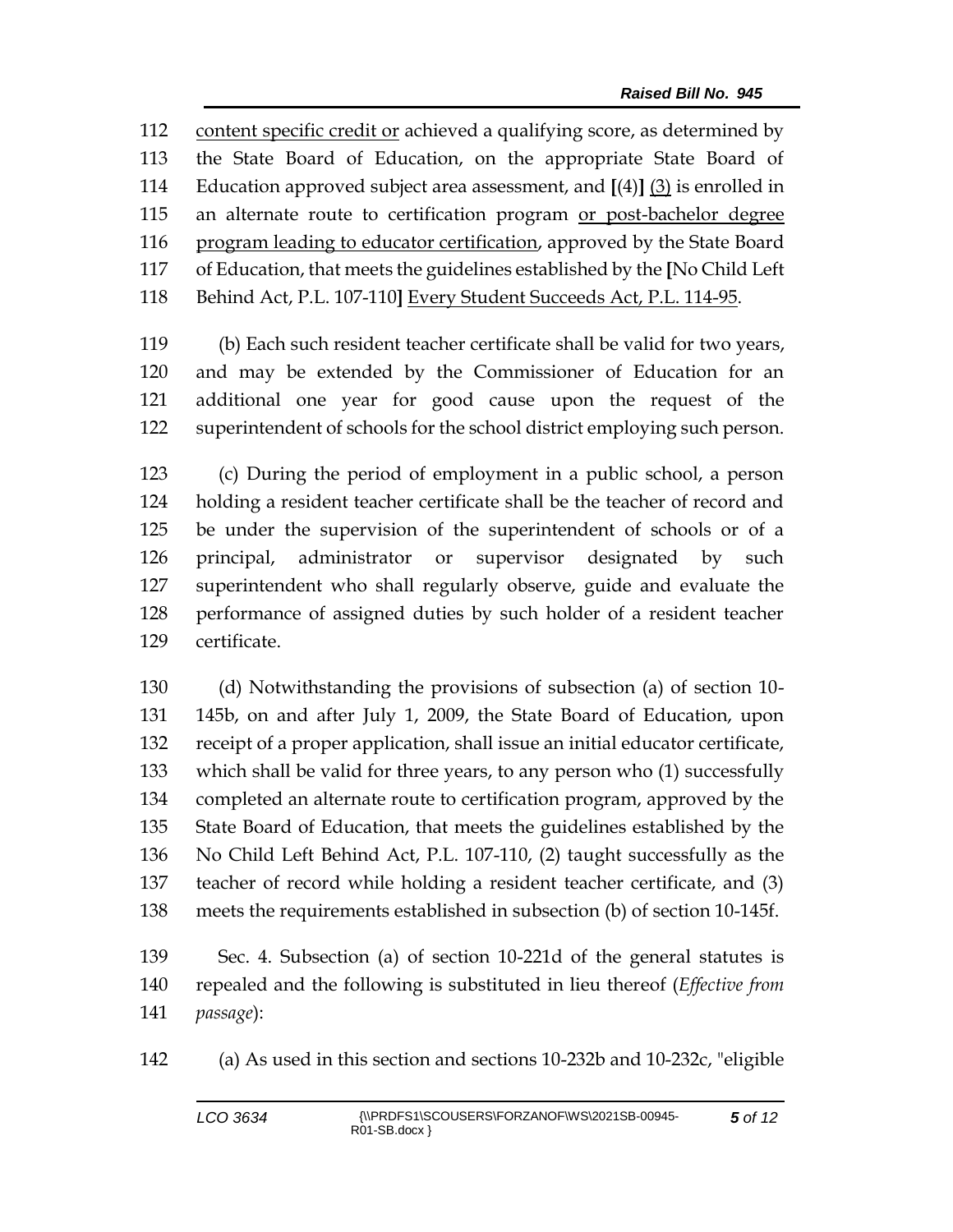school operator" means a school or school district authorized to receive national criminal history record information from the Federal Bureau of Investigation pursuant to P.L. 92-544, and shall include a local or regional board of education, the Technical Education and Career System **[**, the governing council of a state or local charter school, a cooperative arrangement pursuant to section 10-158a**]** and an interdistrict magnet school operator other than an operator who is a third-party not-for-profit corporation approved by the Commissioner of Education.

 Sec. 5. Subsection (a) of section 10-232a of the general statutes is repealed and the following is substituted in lieu thereof (*Effective from passage*):

 (a) As used in this section and sections 10-232b and 10-232c, "nongovernmental school operator" means an operator of an interdistrict magnet school that is a third-party not-for-profit corporation approved by the Commissioner of Education, the governing council of a state or local charter school, an endowed or incorporated academy approved by the State Board of Education pursuant to section 10-34, a special education facility approved by the 161 State Board of Education pursuant to section 10-76d<sub>L</sub> as amended by this act, **[**or**]** the supervisory agent of a nonpublic school or a cooperative 163 arrangement pursuant to section 10-158a.

 Sec. 6. Section 10-66rr of the general statutes is repealed and the following is substituted in lieu thereof (*Effective from passage*):

 On and after July 1, 2015, the State Board of Education shall require members of the governing council of a state or local charter school and members of a charter management organization to submit to a records check of the Department of Children and Families child abuse and neglect registry, established pursuant to section 17a-101k, and to state and national criminal history records checks before the state board grants initial certificates of approval for charters pursuant to section 10- 66bb, or before such members may be hired by the governing council of a state or local charter school or charter management organization. The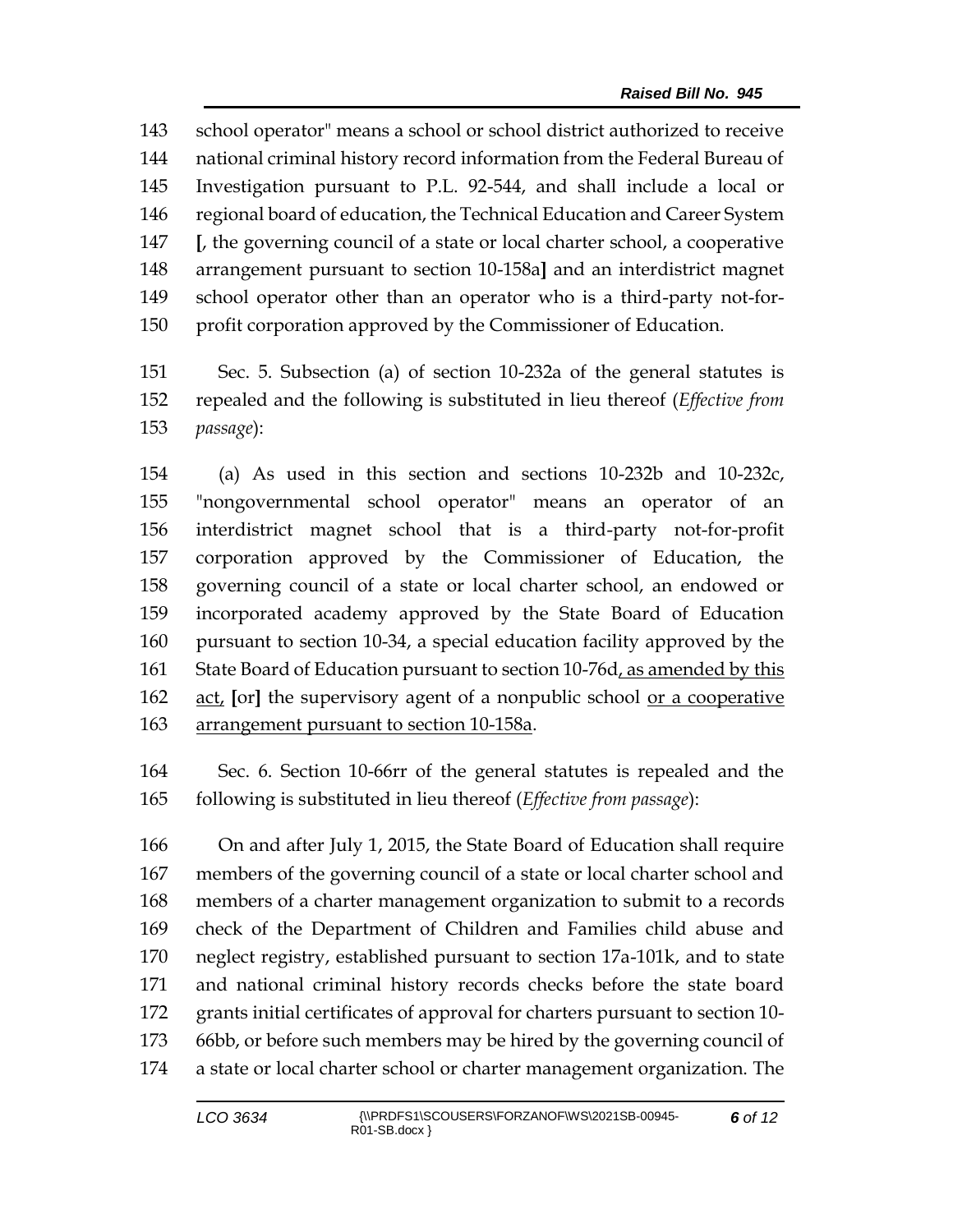governing council of a state or local charter school shall require each contractor doing business with a state or local charter school, who performs a service involving direct student contact, to submit to a records check of the Department of Children and Families child abuse and neglect registry, established pursuant to section 17a-101k, and to state and national criminal history records checks before such contractor begins to perform such service. **[**Any criminal history records checks required under this section shall be conducted in accordance with section 29-17a.**]**

 Sec. 7. (NEW) (*Effective from passage*) (a) The Department of Education may institute a civil action in the Superior Court, or in the United States District Court, where applicable, against any person, firm, corporation, business or combination thereof, including a charter management organization, it believes, or has reason to believe, has misused state funds or has engaged in the misuse of state resources, to enjoin said parties from continuing such conduct within this state and to seek repayment of such funds, as well as damages, on behalf of the state. In such actions the department shall be represented by the Attorney General.

 (b) Upon the institution of such civil action, the Attorney General shall have the right to take the deposition of any witness the Attorney General believes, or has reason to believe, has information relative to the prosecution of such action, upon application made to the Superior Court, notwithstanding the provisions of other statutes limiting depositions. The Attorney General shall also have the right to take such depositions in other states and to utilize the laws of such other states 201 relative to the taking of depositions where allowed by the laws of such states.

 (c) In any case where the misuse of state funds or resources or damages referred to in subsection (a) of this section shall be proven by a fair preponderance of the evidence, the court shall order repayment by any or all defendants of said damages through the Department of Education.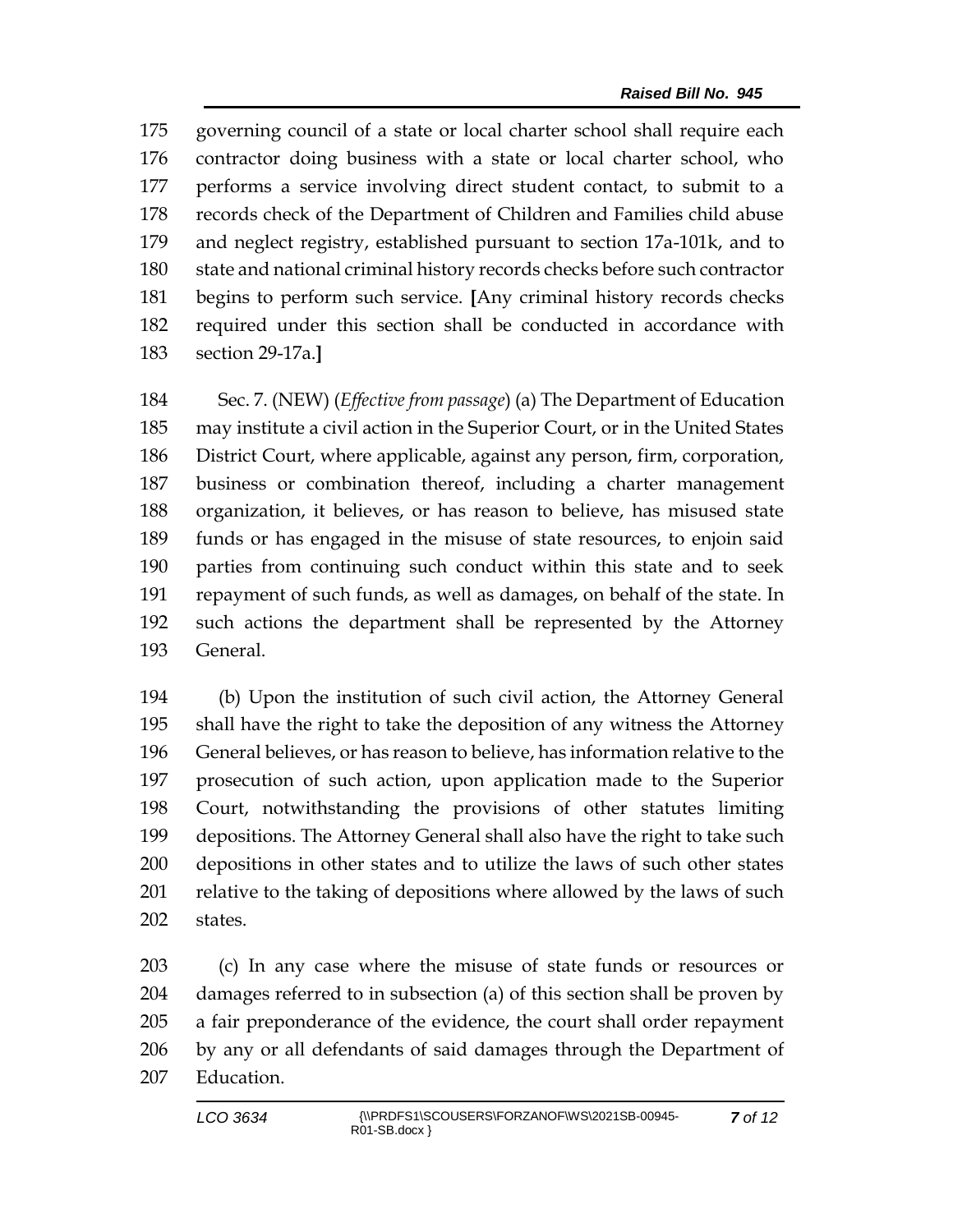(d) The court shall also have the right, in its discretion, to assess treble damages against said defendants.

 Sec. 8. Subsection (c) of section 10-95 of the general statutes is repealed and the following is substituted in lieu thereof (*Effective July 1, 2021*):

 (c) **[**The board and the Commissioner of Education shall jointly recommend a candidate for superintendent of the Technical Education and Career System who shall be appointed as superintendent by the State Board of Education.**]** The superintendent of the Technical Education and Career System shall be hired in accordance with the provisions of section 10-95q. Such superintendent shall be responsible 219 for the operation and administration of the system. The board may enter into cooperative arrangements with local and regional boards of education, private occupational schools, institutions of higher education, job training agencies and employers in order to provide general education, vocational, technical, technological or postsecondary education or work experience. The superintendent, in conjunction with the commissioner, may arrange for training to be provided to the board 226 at such times, and on such matters, as are deemed appropriate to assist the board in the conduct of its business.

 Sec. 9. Section 10-76q of the general statutes is repealed and the following is substituted in lieu thereof (*Effective July 1, 2021*):

 (a) The State Board of Education, in accordance with regulations adopted by said board, shall: (1) Provide the professional services necessary to identify, in accordance with section 10-76a, children requiring special education who are enrolled at a technical education and career school; (2) identify each such child; (3) determine the appropriateness of the technical education and career school for the educational needs of each such child; (4) provide an appropriate educational program for each such child; (5) maintain a record thereof; and (6) annually evaluate the progress and accomplishments of special education programs provided by the Technical Education and Career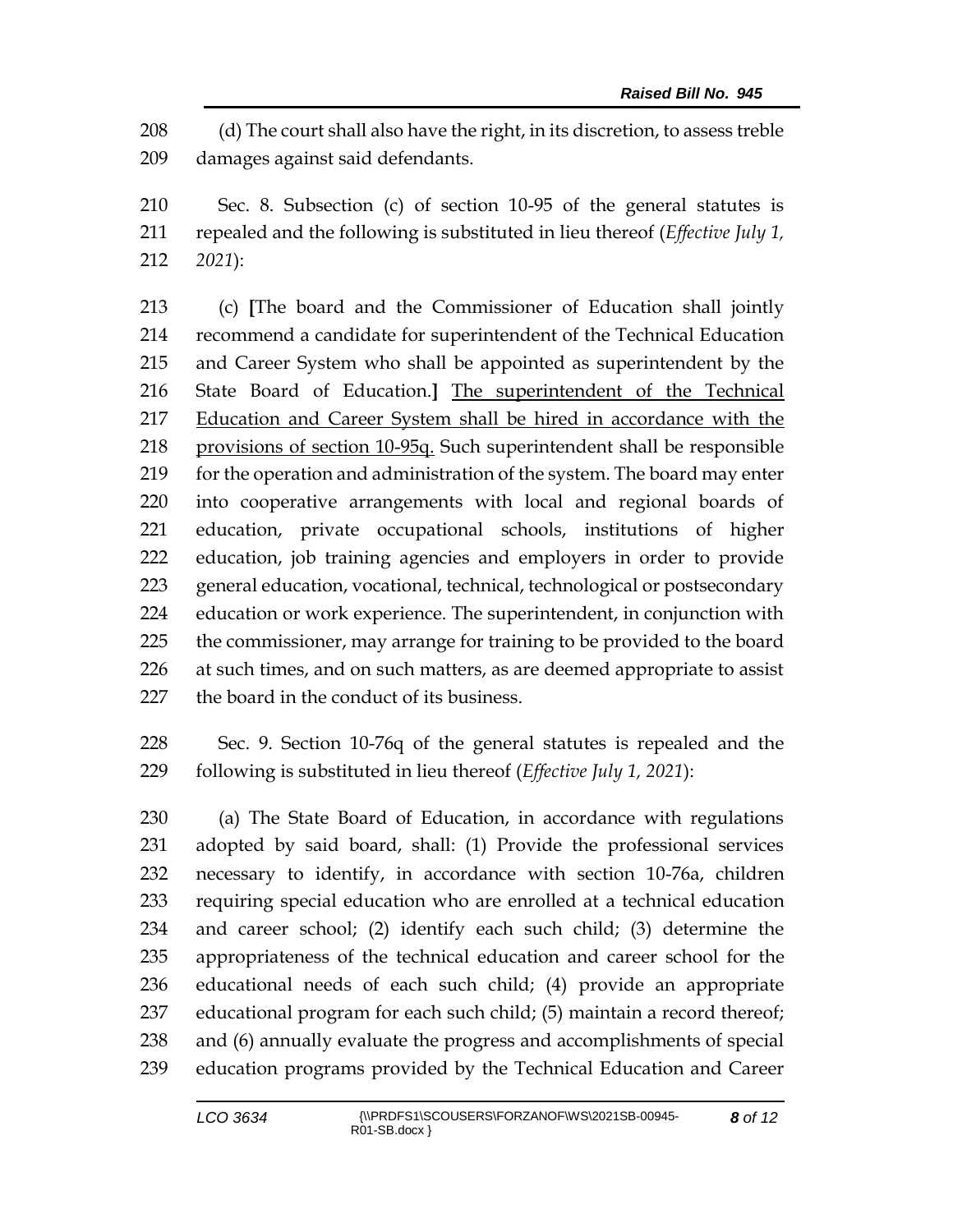System.

 (b) Where it is deemed appropriate that a child enrolled in a technical education and career school receive special education, the parents or guardian of such child shall have a right to the hearing and appeal process as provided for in section 10-76h.

 (c) **[**If a planning and placement team determines that a student requires special education services which preclude such student's participation in the vocational education program offered by a technical education and career school, the student shall be referred to the board of education in the town in which the student resides for the development of an individualized educational program and such board of education shall be responsible for the implementation and financing of such program.**]** Prior to a student's enrollment in a technical education and career school, the local or regional board of education for the town in which such student resides shall convene a planning and placement team meeting. The purpose of such meeting shall be to address such student's transition to such technical education and career school and ensure that such student's individualized education program reflects the current supports and services that such student 259 requires in order to access a free and appropriate public education in the least restrictive environment. A representative from such technical education and career school shall be invited to such meeting.

 Sec. 10. Subsection (g) of section 10-221a of the general statutes is repealed and the following is substituted in lieu thereof (*Effective July 1, 2021*):

 (g) Only courses taken in grades nine to twelve, inclusive, and that are in accordance with the state-wide subject matter content standards, adopted by the State Board of Education pursuant to section 10-4, shall satisfy the graduation requirements set forth in this section, except that a local or regional board of education may grant a student credit (1) toward meeting the high school graduation requirements upon the successful demonstration of mastery of the subject matter content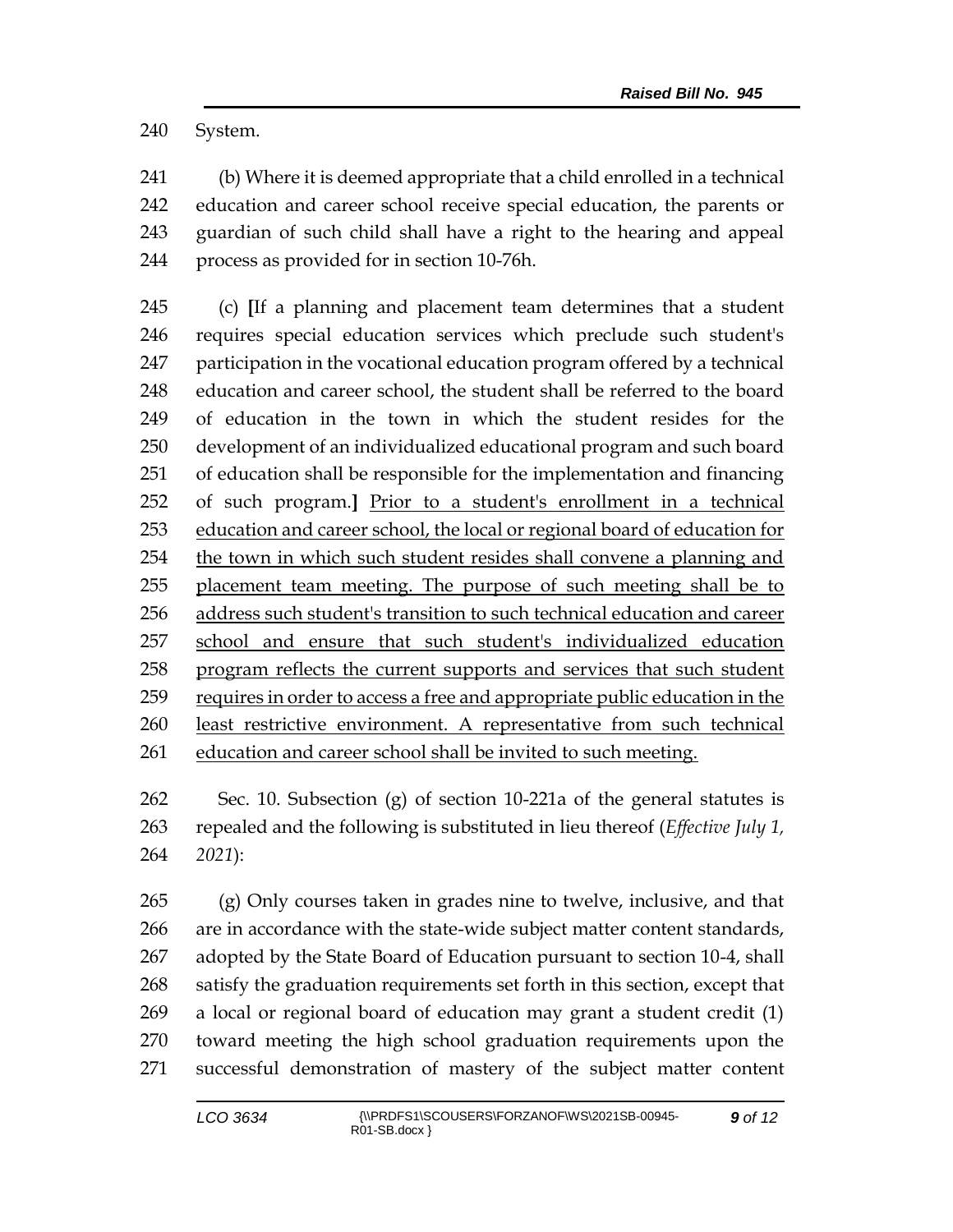described in this section achieved through educational experiences and opportunities that provide flexible and multiple pathways to learning, including cross-curricular graduation requirements, career and technical education, virtual learning, work-based learning, service learning, dual enrollment and early college, courses taken in middle school, internships and student-designed independent studies, provided such demonstration of mastery is in accordance with such state-wide subject matter content standards; (2) toward meeting a specified course requirement upon the successful completion in grade seven or eight of any course, the primary focus of which corresponds directly to the subject matter of a specified course requirement in grades nine to twelve, inclusive; (3) toward meeting the high school graduation requirement upon the successful completion of a world language course (A) in grade six, seven or eight, (B) through on-line coursework, or (C) offered privately through a nonprofit provider, provided such student achieves a passing grade on an examination prescribed, within available appropriations, by the Commissioner of Education and such credits do not exceed four; (4) toward meeting the high school graduation requirement upon achievement of a passing grade on a subject area proficiency examination identified and approved, within available appropriations, by the Commissioner of Education, regardless of the number of hours the student spent in a public school classroom learning such subject matter; (5) toward meeting the high school graduation requirement upon the successful completion of coursework during the school year or summer months at an institution accredited by the Board of Regents for Higher Education or Office of Higher Education or regionally accredited. One three-credit semester course, or its equivalent, at such an institution shall equal one-half credit for purposes of this section; or (6) toward meeting the high school graduation requirement upon the successful completion of on-line coursework, provided the local or regional board of education has adopted a policy in accordance with this subdivision for the granting of credit for on-line coursework. Such a policy shall ensure, at a minimum, that (A) the workload required by the on-line course is equivalent to that of a similar course taught in a traditional classroom setting, (B) the content is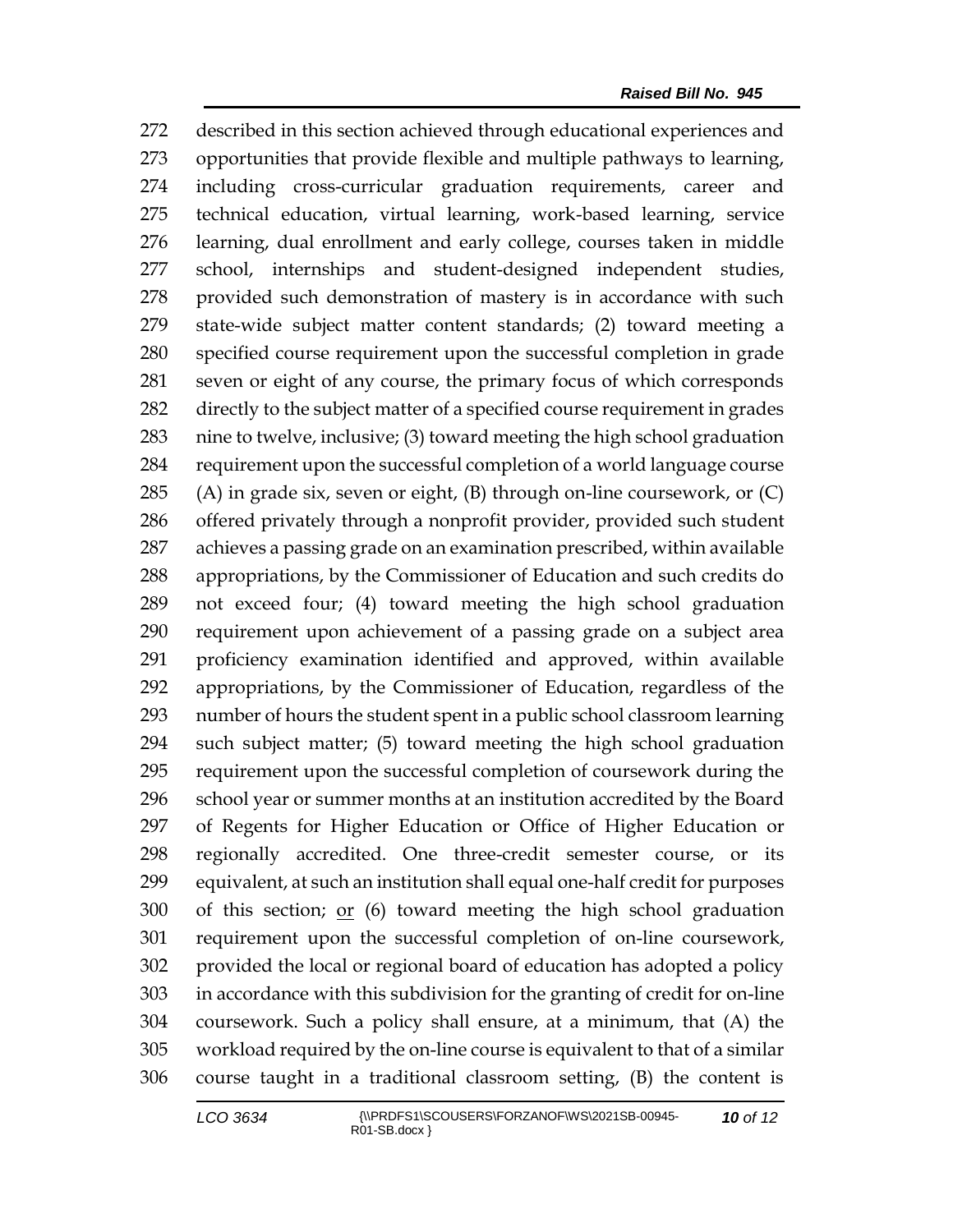rigorous and aligned with curriculum guidelines approved by the State Board of Education, where appropriate, (C) the course engages students and has interactive components, which may include, but are not limited to, required interactions between students and their teachers, participation in on-line demonstrations, discussion boards or virtual labs, (D) the program of instruction for such on-line coursework is planned, ongoing and systematic, and (E) the courses are (i) taught by teachers who are certified in the state or another state and have received training on teaching in an on-line environment, or (ii) offered by institutions of higher education that are accredited by the Board of Regents for Higher Education or Office of Higher Education or regionally accredited. **[**; or (7) toward meeting the high school graduation requirement upon the successful completion of the academic advancement program, pursuant to section 10-5c.**]**

 Sec. 11. Section 10-148b of the general statutes is repealed and the following is substituted in lieu thereof (*Effective July 1, 2021*):

 **[**(a)**]** On or before July 1, 2013, the Commissioner of Education shall create a program of professional development for teachers, as defined in section 10-144d, and principals in scientifically-based reading research and instruction, as defined in section 10-14u. Such program of professional development shall (1) count towards the professional development requirements pursuant to section 10-148a, (2) be based on data collected from student reading assessments, (3) provide differentiated and intensified training in reading instruction for teachers, (4) outline how mentor teachers will train teachers in reading instruction, (5) outline how model classrooms will be established in schools for reading instruction, (6) inform principals on how to evaluate classrooms and teacher performance in scientifically-based reading research and instruction, and (7) be job-embedded and local whenever possible. In the case of any certified individual who is required to complete the reading instruction survey, pursuant to section 10-145r, the program of professional development for such individual shall be designed using the results of such survey, in accordance with said